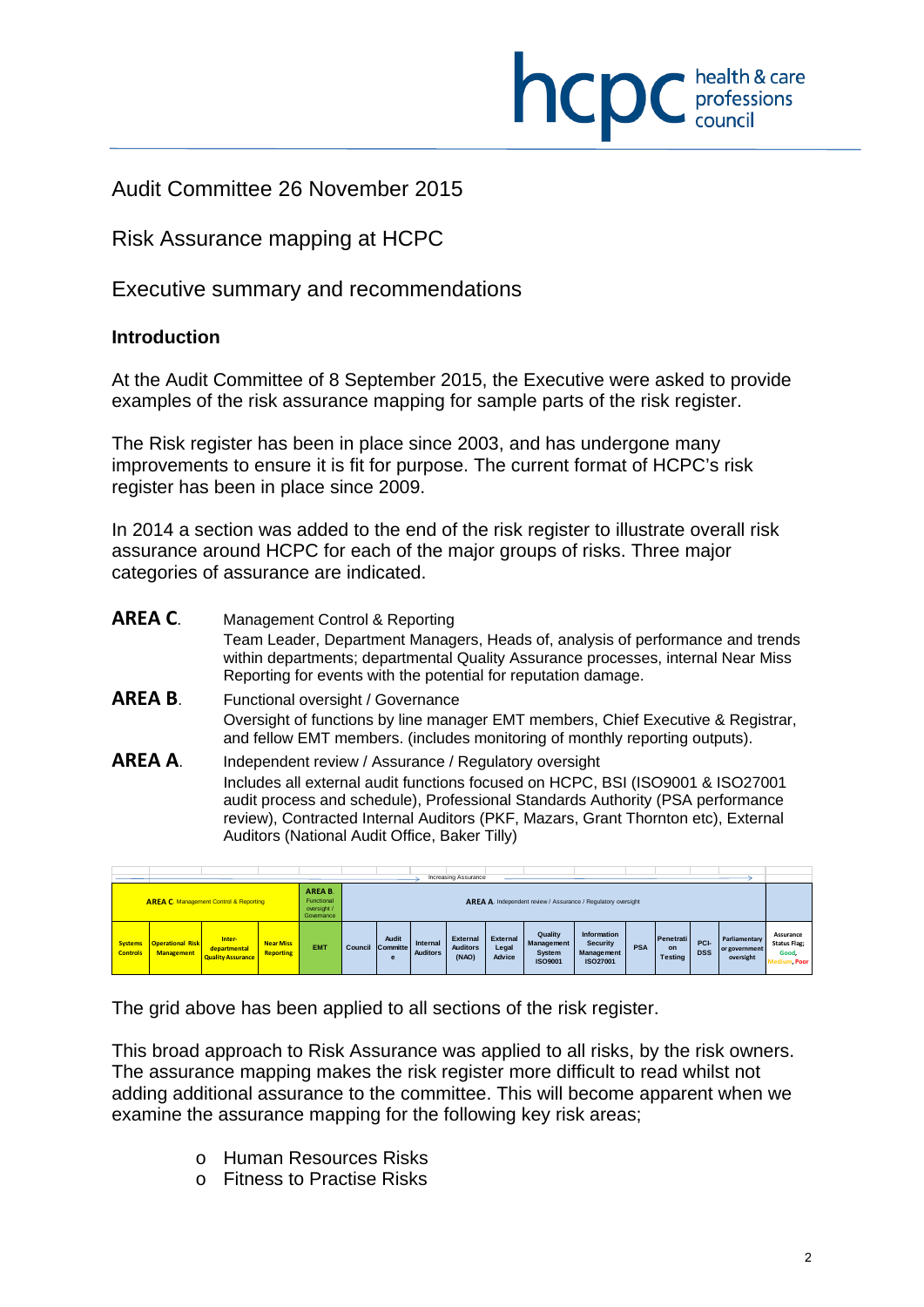o Strategic Risks

Organisations aim to provide "Reasonable Assurance" that their risk responses are appropriate. However, all audit activity is a burden on an organisations resources, and one must consider the impact and the potential benefit to the organisation and its stakeholders.

As the HCPC has a low risk appetite and catastrophic scenarios are highly unlikely to occur, excessive audit of assurance mechanisms are unlikely to be cost effective.

There is little to gain from an increased risk appetite at a regulator of health and care professionals, so the level of assurance in our environment is unlikely to change in the short to medium term.

### **Decision**

Committee is asked to discuss the report and associated examples of risk assurance and provide direction to the Executive as to whether this level of risk assurance mapping is fit for purpose, or if another approach is required.

### **Background information**

HCPC's Risk Appetite statement

The HCPC is a UK statutory regulator of Health and Care professionals, with the objective of protecting the public.

HCPC has an **averse** appetite to risk in that we;

- 1. Identify all relevant risks
- 2. Mitigate those risks to an appropriate level
- 3. Invest mitigation resources in proportion to the level of risk

#### **Resource implications**

The Executive will determine any resource implications following the decision from this paper.

#### **Financial implications**

None

#### **Appendices**

#### **Date of paper**

16 November 2015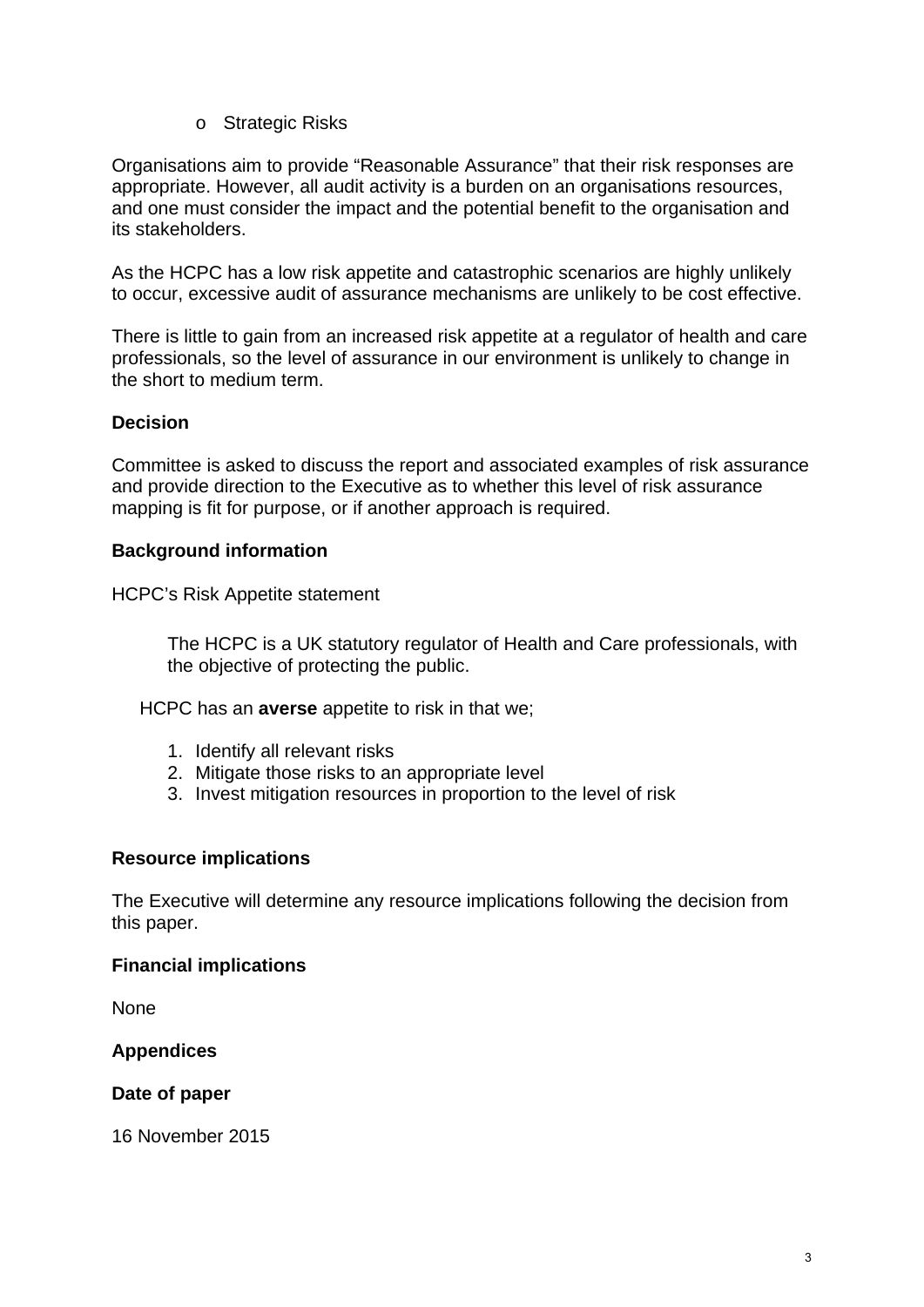DOCUMENT CONTROL: Reference Risk Treatment Plan. Version Aug 2015 Version 1.0 Issue Date: 01/09/2015 Classification: Public

RISK ASSESSMENT &

# **Risk Register & Risk Treatment Plan - Assurance demonstration**

## **Marc Seale, Chief Executive & RegistrarReport to Audit Committee, (Aug 2015)**



Latest version stored on Intranet in Quality Management System \ Quality \ Risk Management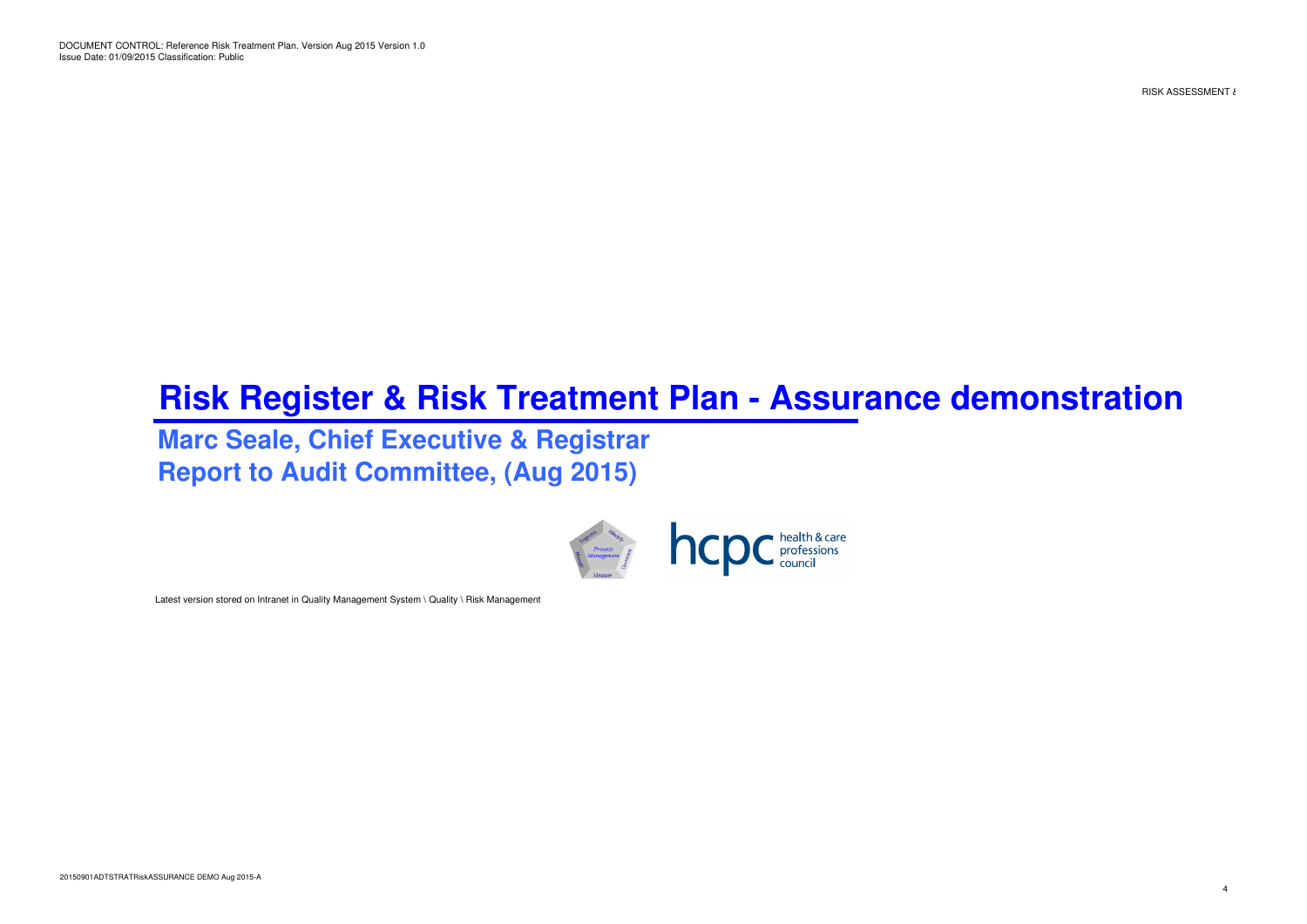|                                   |                                        |                                                                     |                                                                                                                     |              |                 |              |                             | <b>Increasing Assurance</b>          |                             |                                         |                                                          |            |                                    |  |                                                 |                                          |           |                           |                                                                                |                                                                                                                                     |      |      |                                        |                                                         |                                                                                    |                                           |                                                          | $rac{1}{2}$                                       |
|-----------------------------------|----------------------------------------|---------------------------------------------------------------------|---------------------------------------------------------------------------------------------------------------------|--------------|-----------------|--------------|-----------------------------|--------------------------------------|-----------------------------|-----------------------------------------|----------------------------------------------------------|------------|------------------------------------|--|-------------------------------------------------|------------------------------------------|-----------|---------------------------|--------------------------------------------------------------------------------|-------------------------------------------------------------------------------------------------------------------------------------|------|------|----------------------------------------|---------------------------------------------------------|------------------------------------------------------------------------------------|-------------------------------------------|----------------------------------------------------------|---------------------------------------------------|
|                                   | AREA C. Management Control & Reporting |                                                                     | AREA B.<br>AREA A. Independent review / Assurance / Regulatory oversight<br>Functional<br>oversight /<br>Governance |              |                 |              |                             |                                      |                             |                                         |                                                          |            |                                    |  |                                                 |                                          |           |                           |                                                                                |                                                                                                                                     |      |      |                                        |                                                         |                                                                                    |                                           |                                                          |                                                   |
| <b>Systems</b><br><b>Controls</b> |                                        | Operational Risk Inter-departmental<br>Management Quality Assurance | <b>Near Miss</b><br>Reporting                                                                                       | EMT          | Council Committ | Audit<br>ee  | Internal<br><b>Auditors</b> | External<br><b>Auditors</b><br>(NAO) | External<br>Legal<br>Advice | Quality<br>Management<br>System ISO9001 | Information<br><b>Security</b><br>Management<br>ISO27001 | <b>PSA</b> | Penetratio<br>n Testing<br>PCI-DSS |  | Parliamentar<br>y or<br>government<br>oversight | Assurance<br><b>Status Flag;</b><br>Poor | Category  | <b>ISMS</b><br>Risks Ref# | <b>Description</b>                                                             | <b>Risk owner (primary</b><br>person responsible for<br>assessing and managing mitigations Jul mitigations Jul<br>the ongoing risk) | 2015 | 2015 | Risk Score =<br>Impact x<br>Likelihood | <b>Mitigation I</b>                                     | <b>Mitigation II</b>                                                               | <b>Mitigation III</b>                     | <b>RISK score after</b><br><b>Mitigation Jul</b><br>2015 | <b>RISK score</b><br>after Mitigation<br>Jan 2015 |
|                                   |                                        |                                                                     |                                                                                                                     |              | $\mathbf{x}$    |              |                             |                                      |                             |                                         |                                                          |            |                                    |  |                                                 |                                          | Strategic |                           | HCPC fails to deliver SI Sec 6.2<br>& Health Bill                              | Counci                                                                                                                              |      |      |                                        | Delivery of HCPC Strategy                               | Publication of Annual Report                                                       | sure Strategic Intent is up               | Low                                                      | Low                                               |
|                                   |                                        |                                                                     |                                                                                                                     |              |                 |              |                             |                                      |                             |                                         |                                                          |            |                                    |  |                                                 |                                          |           |                           | Links to 7.1-7.4, 8.1-8.2, 10.4,<br>10.5, 11.4, 15.9                           |                                                                                                                                     |      |      |                                        |                                                         |                                                                                    |                                           |                                                          |                                                   |
|                                   |                                        |                                                                     |                                                                                                                     |              | $\mathbf{x}$    |              |                             |                                      | $\mathbf{x}$                |                                         |                                                          |            |                                    |  |                                                 |                                          | Strategic |                           | Unexpected change in UK<br>legislation                                         | Chief Executive                                                                                                                     |      |      | 10 <sup>1</sup>                        | Relationship with Government depts                      | Enviromental scanning                                                              |                                           | Low                                                      | Low                                               |
|                                   |                                        |                                                                     |                                                                                                                     |              | $\mathbf{v}$    |              |                             |                                      | $\mathbf{x}$                |                                         |                                                          |            |                                    |  |                                                 |                                          |           |                           | Links to 2.2.<br>Incompatible SI Sec 6.2 & Health Chief Executive              |                                                                                                                                     |      |      |                                        | Monitoring of EU directives e.g. Professional           | Membership of Alliance of UK Health                                                |                                           | Low                                                      | I nw                                              |
|                                   |                                        |                                                                     |                                                                                                                     |              |                 | $\mathbf{x}$ |                             |                                      |                             |                                         |                                                          |            |                                    |  |                                                 |                                          | Strategic |                           | Bill and EU legislation                                                        |                                                                                                                                     |      |      |                                        | Qualifications Directive                                | Regulators on Europe (lobby group)                                                 |                                           |                                                          |                                                   |
|                                   |                                        |                                                                     |                                                                                                                     |              | $\mathbf{x}$    |              |                             |                                      |                             |                                         |                                                          |            |                                    |  |                                                 |                                          | Strategic |                           | Failure to maintain a relationship Chief Executive & Chair<br>14  <br>with PSA |                                                                                                                                     |      |      |                                        | HCPC Chair and Chief Executive relationship<br>with PSA | Communications                                                                     |                                           | Low                                                      | Low                                               |
|                                   |                                        |                                                                     |                                                                                                                     | $\mathbf{x}$ | $\mathbf{x}$    |              |                             |                                      |                             |                                         |                                                          |            |                                    |  | $\mathbf{x}$                                    |                                          | Strategic |                           | 1.5 Loss of reputation                                                         | Chief Executive & Chair                                                                                                             |      |      | 15                                     | Quality of governance procedures                        | Quality of operational procedures                                                  | Dynamism and quality of<br>Comms strategy | Medium                                                   | Medium                                            |
|                                   |                                        |                                                                     |                                                                                                                     |              | $\mathbf{x}$    | $\mathbf{x}$ | $\mathbf{x}$                |                                      | $\mathbf{x}$                |                                         |                                                          |            |                                    |  |                                                 |                                          | Strategic |                           | 1.6 Failure to abide by current<br>Equality & Diversity legislation            | Chief Executive                                                                                                                     |      |      | ಂ                                      | Equality & Diversity scheme                             | Implimentation of scheme for<br>employees Implimentation of scheme<br>for partners | Equality & Diversity working              | Low                                                      | Low                                               |
|                                   |                                        |                                                                     |                                                                                                                     | $\mathbf{Y}$ |                 |              |                             |                                      |                             |                                         |                                                          |            |                                    |  |                                                 |                                          | Strategic |                           | 1.7 Failure to maintain HCPC culture Chief Executive                           |                                                                                                                                     |      |      | 10 <sup>1</sup>                        | Behaviour of all employees                              | Induction of new employees                                                         | Internal communication                    | Low                                                      | Low                                               |
|                                   |                                        |                                                                     |                                                                                                                     |              |                 |              |                             |                                      |                             |                                         |                                                          |            |                                    |  |                                                 |                                          |           |                           |                                                                                |                                                                                                                                     |      |      |                                        |                                                         |                                                                                    |                                           |                                                          |                                                   |

#### **THE HEALTH AND CARE PROFESSIONS COUNCILRISK ASSESSMENT & RISK TREATMENT PLAN Jul 2015**

**Strategic**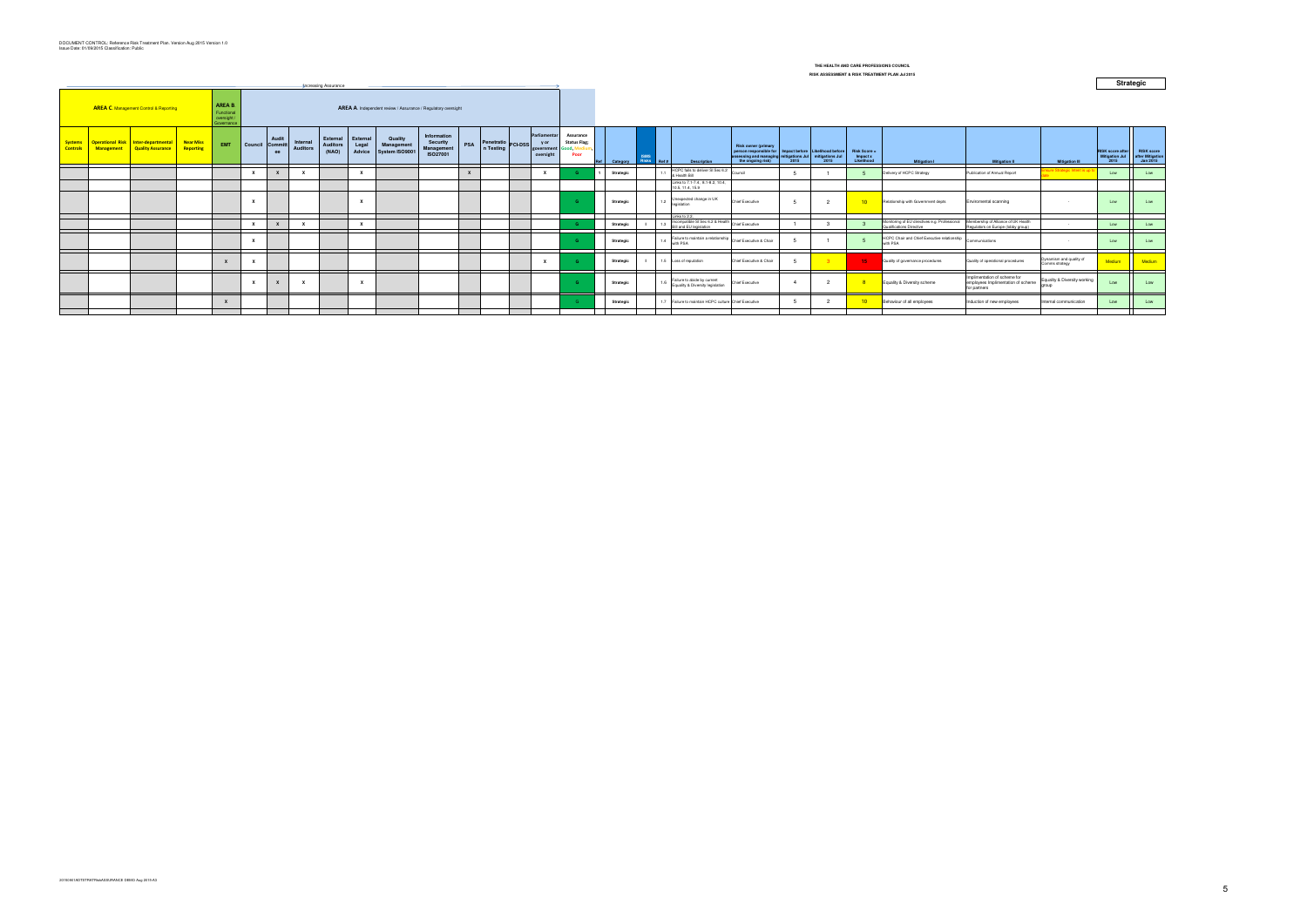|                                   |                                                                                                                                                                      |                                                              |                               |                           |              |                                |                             |                                      |                             |                                         |                                                                 |            |                                    | RISK ASSESSMENT & RISK TREATMENT PLAN Jul 2015 |                                               |                                                       |           |  |            |                                                                                                                 |                                                                                                       |                |                                                                            |                                               |                                                                                                                             |                                                                                                         |                                                                                                            |                                                          |                                                   |
|-----------------------------------|----------------------------------------------------------------------------------------------------------------------------------------------------------------------|--------------------------------------------------------------|-------------------------------|---------------------------|--------------|--------------------------------|-----------------------------|--------------------------------------|-----------------------------|-----------------------------------------|-----------------------------------------------------------------|------------|------------------------------------|------------------------------------------------|-----------------------------------------------|-------------------------------------------------------|-----------|--|------------|-----------------------------------------------------------------------------------------------------------------|-------------------------------------------------------------------------------------------------------|----------------|----------------------------------------------------------------------------|-----------------------------------------------|-----------------------------------------------------------------------------------------------------------------------------|---------------------------------------------------------------------------------------------------------|------------------------------------------------------------------------------------------------------------|----------------------------------------------------------|---------------------------------------------------|
|                                   | > Increasing Assurance                                                                                                                                               |                                                              |                               |                           |              |                                |                             |                                      |                             |                                         |                                                                 |            |                                    |                                                |                                               |                                                       |           |  |            |                                                                                                                 |                                                                                                       |                |                                                                            |                                               |                                                                                                                             |                                                                                                         |                                                                                                            | HR                                                       |                                                   |
|                                   | AREA B.<br><b>AREA C.</b> Management Control & Reporting<br>AREA A. Independent review / Assurance / Regulatory oversight<br>Functional<br>oversight /<br>Governance |                                                              |                               |                           |              |                                |                             |                                      |                             |                                         |                                                                 |            |                                    |                                                |                                               |                                                       |           |  |            |                                                                                                                 |                                                                                                       |                |                                                                            |                                               |                                                                                                                             |                                                                                                         |                                                                                                            |                                                          |                                                   |
| <b>Systems</b><br><b>Controls</b> | <b>Operational Risk</b><br><b>Management</b>                                                                                                                         | Inter-<br>departmental<br><b>Quality</b><br><b>Assurance</b> | <b>Near Miss</b><br>Reporting | <b>EMT</b>                |              | Audit<br>Council Committ<br>ee | Internal<br><b>Auditors</b> | External<br><b>Auditors</b><br>(NAO) | External<br>Legal<br>Advice | Quality<br>Management<br>System ISO9001 | Information<br><b>Security</b><br>Management<br><b>ISO27001</b> | <b>PSA</b> | Penetratio<br>n Testing<br>PCI-DSS |                                                | Parliamentary<br>or<br>governmen<br>oversight | Assurance<br><b>Status Flag;</b><br>Good,<br>m. Poor. | Category  |  | Risks Ref# | <b>Description</b>                                                                                              | <b>Risk owner (primary</b><br>person responsible fo<br>assessing and<br>managing the ongoing<br>risk) | 2015           | Impact before Likelihood before<br>mitigations Jul mitigations Jul<br>2015 | <b>Risk Score =</b><br>Impact x<br>Likelihood | <b>Mitigation I</b>                                                                                                         | <b>Mitigation II</b>                                                                                    | <b>Mitigation III</b>                                                                                      | <b>RISK score after</b><br><b>Mitigation Jul</b><br>2015 | <b>RISK score</b><br>after Mitigation<br>Jan 2015 |
|                                   |                                                                                                                                                                      |                                                              |                               | $\mathbf{x}$              |              |                                |                             |                                      |                             | $\mathbf{x}$                            |                                                                 |            |                                    |                                                |                                               | <b>G</b>                                              | <b>HR</b> |  |            | 11.1 Loss of key HCPC employees                                                                                 | Chair, Chief Executive<br>and EMT                                                                     |                | $\overline{2}$                                                             | 6 <sup>1</sup>                                | Organisation succession plan held by Chief Departmental training (partial or full) and<br><b>Executive and HR Director.</b> | process documentation                                                                                   | ormal department level<br>ccession plans                                                                   | Low                                                      | Low                                               |
| $\mathbf{x}$                      |                                                                                                                                                                      |                                                              |                               | $\mathbf{x}$              | $\mathbf{x}$ | $\mathbf{x}$                   | $\mathbf{x}$                |                                      |                             | $\mathbf{x}$                            |                                                                 |            |                                    |                                                |                                               |                                                       | HR        |  |            | 11.2 High turnover of employees                                                                                 | <b>HR</b> Director                                                                                    |                |                                                                            | -9                                            | Remuneration and HR strategy                                                                                                | Regular performance reviews                                                                             | <mark>it interview analysis and</mark><br>ployee survey analysis                                           | Low                                                      | Low                                               |
|                                   |                                                                                                                                                                      |                                                              |                               | $\mathbf{x}$              |              |                                |                             |                                      |                             |                                         |                                                                 |            |                                    |                                                |                                               |                                                       | <b>HR</b> |  | 11.3       | Links to 11.3<br>Inability to recruit suitable<br>employees                                                     | <b>HR Director</b>                                                                                    |                |                                                                            | $9+$                                          | Recruitment strategy and adequate resourcing Careful specification of recruitment<br>of the HR dept                         | adverts and interview panel selection                                                                   | Hire skilled temporary<br>emplovees in the interim                                                         | Low                                                      | Low                                               |
|                                   |                                                                                                                                                                      |                                                              | $\mathbf{x}$                  | $\mathbf{x}$              | $\mathbf{x}$ | $\mathbf{x}$                   | $\mathbf{x}$                | $\mathbf{x}$                         |                             | $\mathbf{x}$                            |                                                                 |            |                                    |                                                |                                               | <b>G</b>                                              | <b>HR</b> |  |            | Links to 4.10, 6.1, 11.2, 11.8<br>Lack of technical and manageri<br>11.4 skills to delivery the HCPC<br>trategy | Chief Executive                                                                                       | $\overline{4}$ |                                                                            | 8 <sup>2</sup>                                | HR strategy and Performance and<br>Development management;<br>Buy in skills<br>Upskilling employees on the job<br>raining   | <b>Training needs analysis &amp; training</b><br>delivery including Management<br>Development Programme | Some projects or work<br>initiatives delayed or<br>outsourced                                              | Low                                                      | Low                                               |
|                                   |                                                                                                                                                                      |                                                              |                               | $\mathbf{x}$              |              | $\mathbf{x}$                   |                             |                                      |                             |                                         |                                                                 |            |                                    |                                                |                                               |                                                       | <b>HR</b> |  |            | Links to 1.1<br>11.6 High sick leave levels                                                                     |                                                                                                       | $\overline{2}$ |                                                                            |                                               | Adequate employees (volume and type)<br>including hiring temporary employees                                                | Return to work interviews and sick leave<br>monitoring                                                  | Regular progess reviews                                                                                    | Low                                                      | Low                                               |
|                                   | $\mathbf{x}$                                                                                                                                                         |                                                              |                               | $\boldsymbol{x}$          |              |                                | $\mathbf{x}$                |                                      | $\mathbf{x}$                |                                         |                                                                 |            |                                    |                                                |                                               | <b>G</b>                                              | <b>HR</b> |  | 11.7       | Employee and ex-employee                                                                                        | <b>HR Director</b>                                                                                    | $\overline{4}$ |                                                                            | $12 -$                                        | Regular one to one sessions between manager<br>and employee and regular performance<br>reviews.                             | eping HR policies and processes<br>e with employment legislation                                        | mployee surveys, Exit<br>nterviews, Employee<br>ssistance Programme,<br>Management Development<br>ogramme. | Low                                                      | Low                                               |
|                                   |                                                                                                                                                                      |                                                              |                               | $\boldsymbol{\mathsf{x}}$ |              |                                |                             |                                      | $\mathbf{x}$                |                                         |                                                                 |            |                                    |                                                |                                               |                                                       | <b>HR</b> |  | 11.8       | Employer/employee<br>inappropriate behaviou                                                                     | <b>HR Director</b>                                                                                    |                |                                                                            |                                               | Whistle blowing policy, Code of Conduct &                                                                                   | Other HR policies and procedures                                                                        | Employee Assistance<br>rogramme                                                                            | Low                                                      | Low                                               |
|                                   |                                                                                                                                                                      |                                                              |                               | X                         |              |                                |                             |                                      | $\mathbf{x}$                |                                         |                                                                 |            |                                    |                                                |                                               |                                                       | <b>HR</b> |  | 11.9       | Links to 11.3<br>Non-compliance with<br><b>Employment legislation</b>                                           | <b>HR Director</b>                                                                                    |                |                                                                            |                                               | Up to date HR policies and processes in line   Obtain legislation updates and legal<br>with employment legislation.         | advice                                                                                                  | training for managers                                                                                      | Low                                                      | Low                                               |
|                                   |                                                                                                                                                                      |                                                              |                               |                           |              |                                |                             |                                      |                             |                                         |                                                                 |            |                                    |                                                |                                               |                                                       |           |  |            |                                                                                                                 |                                                                                                       |                |                                                                            |                                               |                                                                                                                             |                                                                                                         |                                                                                                            |                                                          |                                                   |

#### **THE HEALTH AND CARE PROFESSIONS COUNCILRISK ASSESSMENT & RISK TREATMENT PLAN Jul 2015**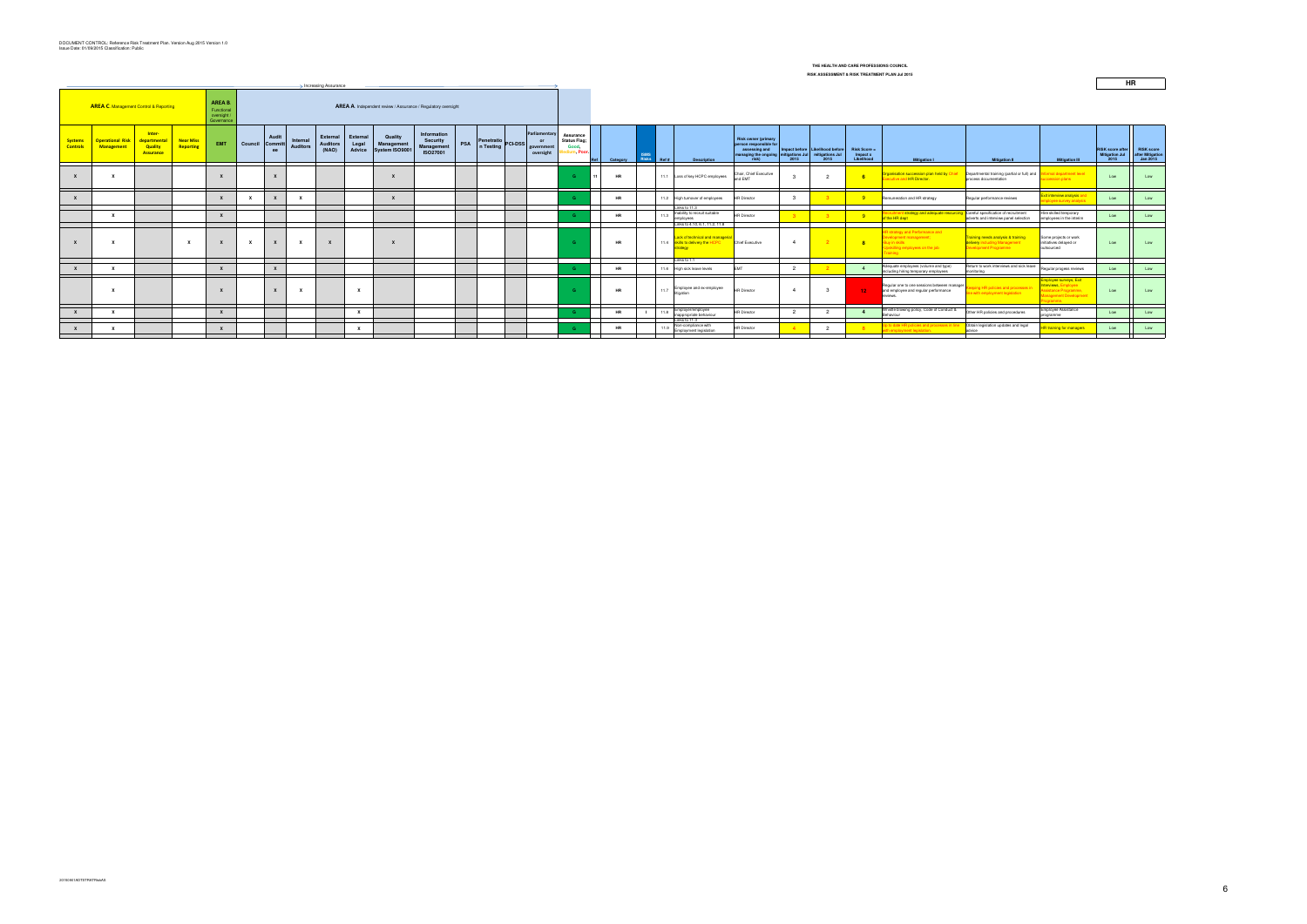| <b>Increasing Assurance</b><br>$\rightarrow$                                                                                                                  |            |                                                          |                               |              |         |                    |                             |                            |                                 |                                                   |                                                   |     |                        |                |                        |                                                              |                               |                      |                                                                                          |                                                                                                                                 |                |                                         |                                      |                                                                                             | <b>Fitness to Practise</b>                                    |                                                         |                                                             |                        |
|---------------------------------------------------------------------------------------------------------------------------------------------------------------|------------|----------------------------------------------------------|-------------------------------|--------------|---------|--------------------|-----------------------------|----------------------------|---------------------------------|---------------------------------------------------|---------------------------------------------------|-----|------------------------|----------------|------------------------|--------------------------------------------------------------|-------------------------------|----------------------|------------------------------------------------------------------------------------------|---------------------------------------------------------------------------------------------------------------------------------|----------------|-----------------------------------------|--------------------------------------|---------------------------------------------------------------------------------------------|---------------------------------------------------------------|---------------------------------------------------------|-------------------------------------------------------------|------------------------|
| AREA B.<br>AREA C. Management Control & Reporting<br>AREA A. Independent review / Assurance / Regulatory oversight<br>Functional<br>oversight /<br>Governance |            |                                                          |                               |              |         |                    |                             |                            |                                 |                                                   |                                                   |     |                        |                |                        |                                                              |                               |                      |                                                                                          |                                                                                                                                 |                |                                         |                                      |                                                                                             |                                                               |                                                         |                                                             |                        |
| Systems Control:                                                                                                                                              | Management | Operational Risk Inter-departmental<br>Quality Assurance | <b>Near Miss</b><br>Reporting | EMT          | Council | Audit<br>Committee | Internal<br><b>Auditors</b> | External<br>Auditors (NAO) | <b>External Legal</b><br>Advice | Quality<br>Management<br>System<br><b>ISO9001</b> | Information<br>Security<br>Management<br>ISO27001 | PSA | Penetration<br>Testing | <b>PCI-DSS</b> | governmen<br>oversight | Parliamentary or Assurance Status<br>Flag; Good,<br>m. Poor. |                               | Category Risks Ref # | <b>Description</b>                                                                       | Risk owner (primary<br>person responsible for<br>assessing and<br>managing the ongoing mitigations Jul mitigations Jul<br>risk) | 2015           | Impact before Likelihood before<br>2015 | Risk Score<br>Impact x<br>Likelihood | <b>Mitigation I</b>                                                                         | <b>Mitigation II</b>                                          | <b>Mitigation III</b>                                   | RISK score after RISK score after<br>Mitigation Jul<br>2015 | Mitigation Jan<br>2015 |
|                                                                                                                                                               |            |                                                          |                               |              |         |                    |                             |                            |                                 |                                                   |                                                   |     |                        |                |                        |                                                              | <b>Fitness to</b><br>Practise |                      | 13.1 Legal cost over-runs                                                                | FTP Director                                                                                                                    |                |                                         |                                      | Contractual and SLA arrangements with legal<br>services providers(s)                        | Quality of operational procedures                             | Quality assurance<br>nechanisms                         | Low                                                         | Low                    |
|                                                                                                                                                               |            |                                                          |                               | $\mathbf{Y}$ |         |                    |                             |                            |                                 |                                                   |                                                   |     |                        |                |                        |                                                              | <b>Fitness to</b><br>Practise |                      | Links to 13.4, 15.2<br>13.3 Tribunal exceptional costs                                   | FTP Director                                                                                                                    | 5              |                                         | -25                                  | Quality of operational processes                                                            | Accurate and realistic forecasting                            | Quality of legal advice                                 | Medium                                                      | Medium                 |
|                                                                                                                                                               |            |                                                          |                               |              |         |                    |                             |                            |                                 |                                                   |                                                   |     |                        |                |                        |                                                              | <b>Fitness to</b><br>Practise |                      | Rapid increase in the number of<br>13.4 allegations and resultant legal<br>Links to 13.1 | FTP Director                                                                                                                    | $\overline{4}$ | $\Delta$                                |                                      | Accurate and realistic budgeting                                                            | Resource planning                                             |                                                         | Medium                                                      | Medium                 |
|                                                                                                                                                               |            |                                                          |                               | Y            |         |                    |                             |                            | Y                               |                                                   |                                                   |     |                        |                |                        |                                                              | <b>Fitness to</b><br>Practise |                      | 13.5 Witness non-attendance                                                              | FTP Director                                                                                                                    | $\overline{4}$ |                                         |                                      | Vulnerable witness provisions in the legislation Witness support programme                  |                                                               | Witness summons                                         | Low                                                         | Low                    |
|                                                                                                                                                               |            |                                                          |                               |              |         |                    |                             |                            |                                 |                                                   |                                                   |     |                        |                |                        |                                                              | <b>Fitness t</b><br>Practise  |                      | Employee/Partner physical<br>assault by Hearing attendees                                | <b>TP Director</b>                                                                                                              |                |                                         | -25                                  | <b>Risk Assessment Processes</b>                                                            | Adequate facilities security                                  | Periodic use of security<br>contractors and other steps | Low                                                         | Low                    |
|                                                                                                                                                               |            |                                                          |                               |              |         |                    |                             |                            |                                 |                                                   |                                                   |     |                        |                | $\mathbf{x}$           |                                                              | <b>Fitness to</b><br>Practise |                      | High Number of Registration                                                              | FTP Director & Director<br>d Operations, Head of<br>Registrations                                                               |                |                                         | 15                                   | Training and selection of Registration<br>Assessors, so reasoned decisions are<br>generated | Quality of operational processes                              |                                                         | Low                                                         | Low                    |
|                                                                                                                                                               |            |                                                          |                               | $\mathbf{x}$ |         |                    | $\mathbf{x}$                |                            |                                 |                                                   |                                                   |     |                        |                |                        |                                                              | Fitness t<br>Practise         |                      | 13.8 Backlog of FTP cases                                                                | FTP Director                                                                                                                    |                |                                         | $-12$                                | Reforecasting budget processes                                                              | Monthly management reporting                                  | Quality of operational processes                        | Low                                                         | Low                    |
|                                                                                                                                                               |            |                                                          |                               |              |         |                    |                             |                            |                                 |                                                   |                                                   |     |                        |                |                        |                                                              |                               |                      |                                                                                          |                                                                                                                                 |                |                                         |                                      |                                                                                             |                                                               |                                                         |                                                             |                        |
|                                                                                                                                                               |            |                                                          |                               | $\mathbf{x}$ |         |                    | $\mathbf{x}$                |                            |                                 |                                                   |                                                   |     |                        |                |                        |                                                              | <b>Fitness to</b><br>Practise |                      | 1 <sub>13.9</sub> Excessive cases per Case<br>Manager workload                           | FTP Director                                                                                                                    |                |                                         | $12 -$                               | Reforecasting budget processes                                                              | Monthly management reporting                                  | source planning & Quality<br>erational processes        | Low                                                         | Low                    |
|                                                                                                                                                               |            |                                                          |                               |              |         |                    |                             |                            |                                 |                                                   |                                                   |     |                        |                |                        |                                                              |                               |                      | 13.2 moved to 12.2                                                                       |                                                                                                                                 |                |                                         |                                      |                                                                                             |                                                               |                                                         |                                                             |                        |
|                                                                                                                                                               |            |                                                          |                               |              |         |                    |                             |                            |                                 |                                                   |                                                   |     |                        |                |                        |                                                              | <b>Fitness t</b><br>Practise  |                      | Protracted service outage<br>13.10 following a Case Management<br>System failure         | Director of IT                                                                                                                  | -5             |                                         | $-15$                                | Effective backup and recovery procedures                                                    | Maintenance and support contracts for core<br>system elements | Annual IT continuity tests                              | Low                                                         | Low                    |
|                                                                                                                                                               |            |                                                          |                               |              |         |                    |                             |                            |                                 |                                                   |                                                   |     |                        |                |                        |                                                              |                               |                      |                                                                                          |                                                                                                                                 |                |                                         |                                      |                                                                                             |                                                               |                                                         |                                                             |                        |

#### **THE HEALTH AND CARE PROFESSIONS COUNCIL RISK ASSESSMENT & RISK TREATMENT PLAN Jul 2015**

**Fitness to Practise**